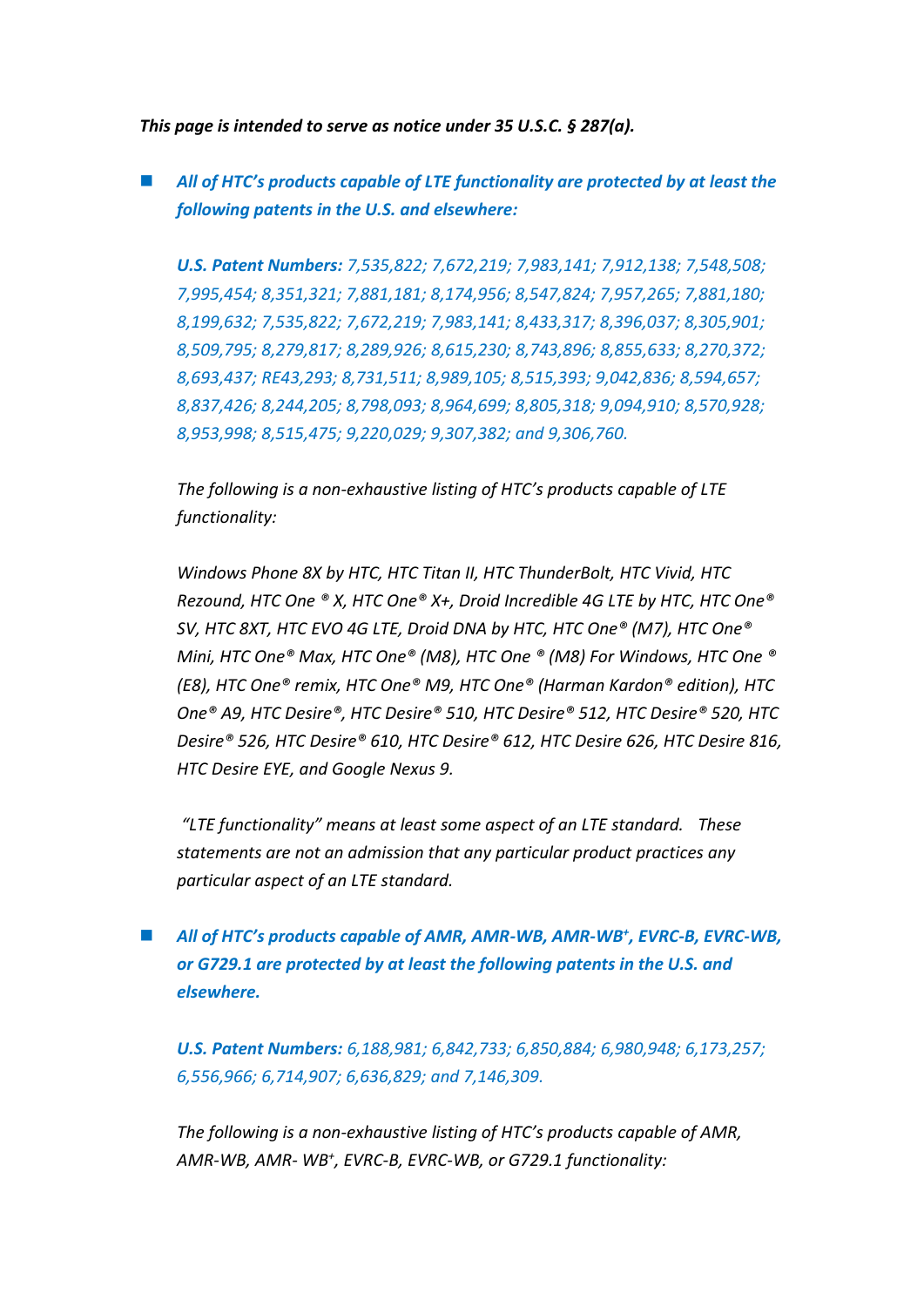*HTC M4, HTC A3, HTC Accord, HTC One® X+ (HTC EVITARE), HTC Delux DLX, HTC One VX (HTC Totem), HTC Holiday, HTC Radiant, HTC Omega (HTC Radar), HTC Sensation (Pyramid), HTC Ruby, HTC One® V (Primo), HTC Evo 4G (Jewel), HTC Desire C (HTC Golf), HTC myTouch 4G (HTC Glacier), HTC One® Max (T6), HTC One® SV (HTC K2), HTC One® X (HTC Endeavor), HTC One® S (HTC Ville), HTC One® (M7), HTC One® Mini, HTC One® Max, HTC One® (M8), HTC One ® (M8) For Windows, HTC One ® (E8), HTC One® remix, HTC One® M9, HTC One® (Harman Kardon® edition), HTC One® A9, HTC Desire®, HTC Desire 500 (HTC Z4), HTC Desire® 510, HTC Desire® 512, HTC Desire® 520, HTC Desire® 526, HTC Desire 601 (HTC Zara), HTC Desire® 610, HTC Desire® 612, HTC Desire 626, HTC Desire 816, HTC Desire EYE, and Google Nexus 9.*

*"AMR, AMR-WB, AMR-WB<sup>+</sup> , EVRC-B, EVRC-WB, or G729.1 functionalities" means at least some aspect of an AMR, AMR-WB, AMR-WB<sup>+</sup> , EVRC-B, EVRC-WB, or G729.1 standard. These statements are not an admission that any particular product practices any particular aspect of those standards.*

## *All HTC products with HTC Sense TM 6 are protected by at least the following patents in the U.S. and elsewhere.*

*U.S. Patent Numbers: 8,612,873; 8,624,848; 8,643,760; 8,682,277; 8,725,220; 8,745,538; 8,769,414; 8,787,890; 8,842,590; 8,898,585; 8,948,818; D711,921; D715,836; 8,898,585; 8,948,818; D637,604; D711,921; 8,898,585; 8,948,818; and D637,604; D711,921; 8,363,816; 8,624,848; 8,745,538; 8,787,890; 8,898,585; 8,948,818; 8,989,819; 9,146,634; 9,177,015; 9,223,882;D637,604; D711,921; D733,723; D736,792 and D752,068.*

## *All HTC products with HTC Sense TM 7 are protected by at least the following patents in the U.S. and elsewhere.*

*U.S. Patent Numbers: 8,117,471; 8,171,417; 8,624,848; 8,787,890; 8,363,816; 8,155,635; 8,525,800; 8,745,538; 8,826,172; 8,612,873; 8,373,670; 8,898,585; 8,725,220; 8,599,163; 8,842,590; 8,995,983; 8,989,819; D637,604; 8,117,471; 8,155,635; 8,171,417; 8,219,931; 8,363,816; 8,373,670; 8,525,800; 8,599,163; 8,612,873; 8,624,848; 8,725,220; 8,745,538; 8,787,890; 8,842,590; 8,989,819; 8,995,983; 9,001,055; 9,094,091; 9,146,634; 8,117,471; 8,155,635; 8,171,417; 8,219,931; 8,363,816; 8,373,670; 8,525,800; 8,599,163; 8,612,873; 8,624,848;*